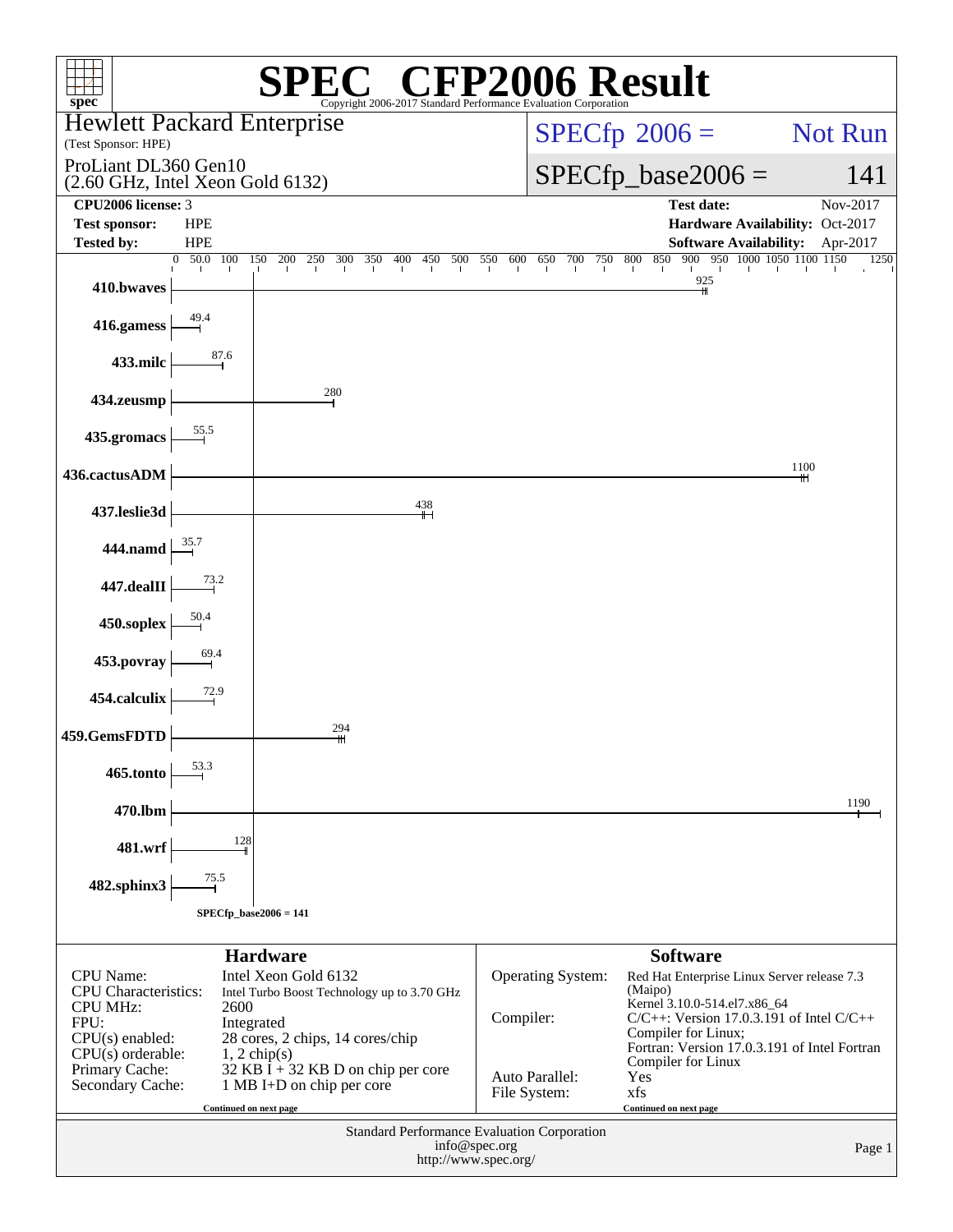

### Hewlett Packard Enterprise

### (Test Sponsor: HPE)

### ProLiant DL360 Gen10

(2.60 GHz, Intel Xeon Gold 6132)

## $SPECfp2006 =$  Not Run

## $SPECfp\_base2006 = 141$

| <b>CPU2006 license: 3</b>                                                  |                                                                                                                     |                                                                                    | <b>Test date:</b><br>Nov-2017                                |
|----------------------------------------------------------------------------|---------------------------------------------------------------------------------------------------------------------|------------------------------------------------------------------------------------|--------------------------------------------------------------|
| <b>Test sponsor:</b>                                                       | <b>HPE</b>                                                                                                          |                                                                                    | Hardware Availability: Oct-2017                              |
| <b>Tested by:</b>                                                          | <b>HPE</b>                                                                                                          |                                                                                    | <b>Software Availability:</b><br>Apr-2017                    |
| L3 Cache:<br>Other Cache:<br>Memory:<br>Disk Subsystem:<br>Other Hardware: | 19.25 MB I+D on chip per chip<br>None<br>192 GB (24 x 8 GB 2Rx8 PC4-2666V-R)<br>1 x 480 GB SATA SSD, RAID 0<br>None | <b>System State:</b><br><b>Base Pointers:</b><br>Peak Pointers:<br>Other Software: | Run level 3 (multi-user)<br>64-bit<br>Not Applicable<br>None |

| <b>Results Table</b> |                |       |                |       |                |             |                |              |                                                                                                          |              |                |              |
|----------------------|----------------|-------|----------------|-------|----------------|-------------|----------------|--------------|----------------------------------------------------------------------------------------------------------|--------------|----------------|--------------|
|                      |                |       | <b>Base</b>    |       |                | <b>Peak</b> |                |              |                                                                                                          |              |                |              |
| <b>Benchmark</b>     | <b>Seconds</b> | Ratio | <b>Seconds</b> | Ratio | <b>Seconds</b> | Ratio       | <b>Seconds</b> | <b>Ratio</b> | <b>Seconds</b>                                                                                           | <b>Ratio</b> | <b>Seconds</b> | <b>Ratio</b> |
| 410.bwayes           | 14.6           | 928   | 14.8           | 920   | 14.7           | 925         |                |              |                                                                                                          |              |                |              |
| 416.gamess           | 396            | 49.4  | 396            | 49.4  | 399            | 49.1        |                |              |                                                                                                          |              |                |              |
| $433$ .milc          | 105            | 87.6  | 105            | 87.2  | 103            | 89.0        |                |              |                                                                                                          |              |                |              |
| $434$ . zeusmp       | 32.5           | 280   | 32.6           | 279   | 32.4           | 280         |                |              |                                                                                                          |              |                |              |
| 435.gromacs          | <u>129</u>     | 55.5  | 129            | 55.5  | 128            | 55.6        |                |              |                                                                                                          |              |                |              |
| 436.cactusADM        | 11.0           | 1090  | 10.8           | 1100  | 10.9           | 1100        |                |              |                                                                                                          |              |                |              |
| 437.leslie3d         | 21.5           | 438   | 20.8           | 451   | 21.6           | 434         |                |              |                                                                                                          |              |                |              |
| 444.namd             | 225            | 35.7  | 225            | 35.7  | 225            | 35.7        |                |              |                                                                                                          |              |                |              |
| 447.dealII           | 156            | 73.3  | 156            | 73.2  | 156            | 73.2        |                |              |                                                                                                          |              |                |              |
| $450$ .soplex        | 167            | 50.1  | 165            | 50.4  | 165            | 50.7        |                |              |                                                                                                          |              |                |              |
| 453.povray           | 76.6           | 69.4  | 76.6           | 69.5  | 76.7           | 69.3        |                |              |                                                                                                          |              |                |              |
| 454.calculix         | <b>113</b>     | 72.9  | 113            | 73.0  | 113            | 72.8        |                |              |                                                                                                          |              |                |              |
| 459.GemsFDTD         | 36.7           | 289   | 36.1           | 294   | 35.5           | 299         |                |              |                                                                                                          |              |                |              |
| $465$ .tonto         | 185            | 53.1  | 184            | 53.5  | 185            | 53.3        |                |              |                                                                                                          |              |                |              |
| 470.1bm              | 11.5           | 1190  | 11.2           | 1230  | 11.5           | 1190        |                |              |                                                                                                          |              |                |              |
| 481.wrf              | 87.6           | 128   | 85.5           | 131   | 87.5           | <u>128</u>  |                |              |                                                                                                          |              |                |              |
| 482.sphinx3          | 260            | 75.0  | 258            | 75.5  | 257            | 75.7        |                |              |                                                                                                          |              |                |              |
|                      |                |       |                |       |                |             |                |              | Results appear in the order in which they were run. Bold underlined text indicates a median measurement. |              |                |              |

## **[Operating System Notes](http://www.spec.org/auto/cpu2006/Docs/result-fields.html#OperatingSystemNotes)**

 Stack size set to unlimited using "ulimit -s unlimited" Transparent Huge Pages enabled by default Filesystem page cache cleared with: shell invocation of 'sync; echo 3 > /proc/sys/vm/drop\_caches' prior to run IRQ balance service was stop using "service irqbalance stop" Tuned-adm profile was set to Throughtput-Performance

## **[Platform Notes](http://www.spec.org/auto/cpu2006/Docs/result-fields.html#PlatformNotes)**

BIOS Configuration: Intel Hyperthreading set to Disabled Thermal Configuration set to Maximum Cooling LLC Prefetcher set to Enabled LLC Dead Line Allocation set to Disabled Continued on next page

> Standard Performance Evaluation Corporation [info@spec.org](mailto:info@spec.org) <http://www.spec.org/>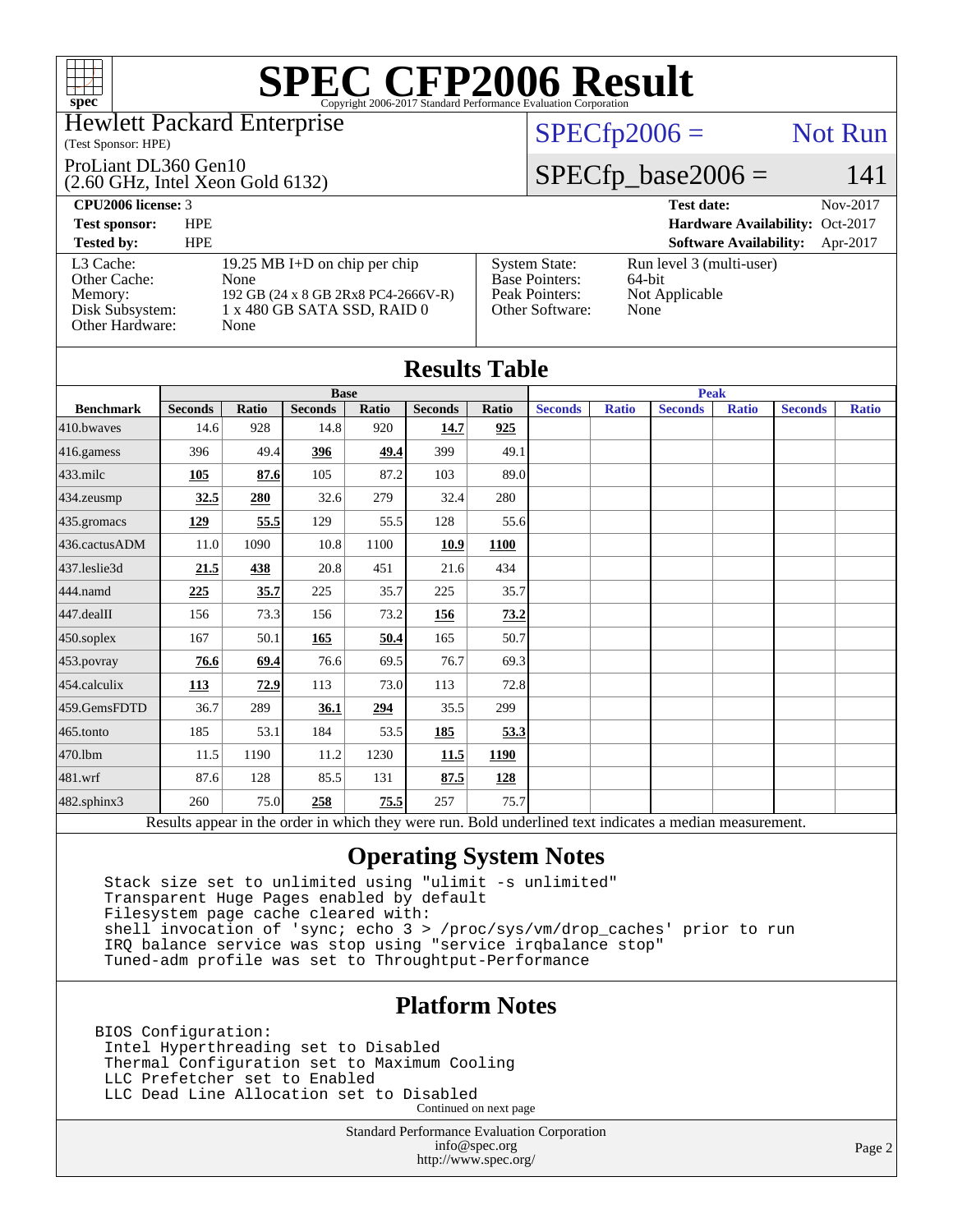

Hewlett Packard Enterprise

(Test Sponsor: HPE)

 $SPECfp2006 =$  Not Run

ProLiant DL360 Gen10

(2.60 GHz, Intel Xeon Gold 6132)

 $SPECTp\_base2006 = 141$ 

**[CPU2006 license:](http://www.spec.org/auto/cpu2006/Docs/result-fields.html#CPU2006license)** 3 **[Test date:](http://www.spec.org/auto/cpu2006/Docs/result-fields.html#Testdate)** Nov-2017 **[Test sponsor:](http://www.spec.org/auto/cpu2006/Docs/result-fields.html#Testsponsor)** HPE **[Hardware Availability:](http://www.spec.org/auto/cpu2006/Docs/result-fields.html#HardwareAvailability)** Oct-2017 **[Tested by:](http://www.spec.org/auto/cpu2006/Docs/result-fields.html#Testedby)** HPE **[Software Availability:](http://www.spec.org/auto/cpu2006/Docs/result-fields.html#SoftwareAvailability)** Apr-2017

### **[Platform Notes \(Continued\)](http://www.spec.org/auto/cpu2006/Docs/result-fields.html#PlatformNotes)**

Standard Performance Evaluation Corporation Stale A to S set to Disabled Memory Patrol Scrubbing set to disabled Workload Profile set to General Peak Frequency Compute Energy/Performance Bias set to Maximum Performance Workload Profile set to Custom NUMA Group Size Optimization set to Flat Uncore Frequency scaling set to Auto Sysinfo program /home/specuser/cpu2006/config/sysinfo.rev6993 Revision 6993 of 2015-11-06 (b5e8d4b4eb51ed28d7f98696cbe290c1) running on dl360Gen10rhel73Unit2 Thu Nov 9 08:37:44 2017 This section contains SUT (System Under Test) info as seen by some common utilities. To remove or add to this section, see: <http://www.spec.org/cpu2006/Docs/config.html#sysinfo> From /proc/cpuinfo model name : Intel(R) Xeon(R) Gold 6132 CPU @ 2.60GHz 2 "physical id"s (chips) 28 "processors" cores, siblings (Caution: counting these is hw and system dependent. The following excerpts from /proc/cpuinfo might not be reliable. Use with caution.) cpu cores : 14 siblings : 14 physical 0: cores 0 1 2 3 4 5 6 8 9 10 11 12 13 14 physical 1: cores 0 1 2 3 4 5 6 8 9 10 11 12 13 14 cache size : 19712 KB From /proc/meminfo MemTotal: 197573248 kB HugePages\_Total: 0<br>Hugepagesize: 2048 kB Hugepagesize: From /etc/\*release\* /etc/\*version\* os-release: NAME="Red Hat Enterprise Linux Server" VERSION="7.3 (Maipo)" ID="rhel" ID\_LIKE="fedora" VERSION\_ID="7.3" PRETTY\_NAME="Red Hat Enterprise Linux Server 7.3 (Maipo)" ANSI\_COLOR="0;31" CPE\_NAME="cpe:/o:redhat:enterprise\_linux:7.3:GA:server" redhat-release: Red Hat Enterprise Linux Server release 7.3 (Maipo) system-release: Red Hat Enterprise Linux Server release 7.3 (Maipo) system-release-cpe: cpe:/o:redhat:enterprise\_linux:7.3:ga:server uname -a: Linux dl360Gen10rhel73Unit2 3.10.0-514.el7.x86\_64 #1 SMP Wed Oct 19 11:24:13 EDT 2016 x86\_64 x86\_64 x86\_64 GNU/Linux run-level 3 Nov 9 08:27 Continued on next page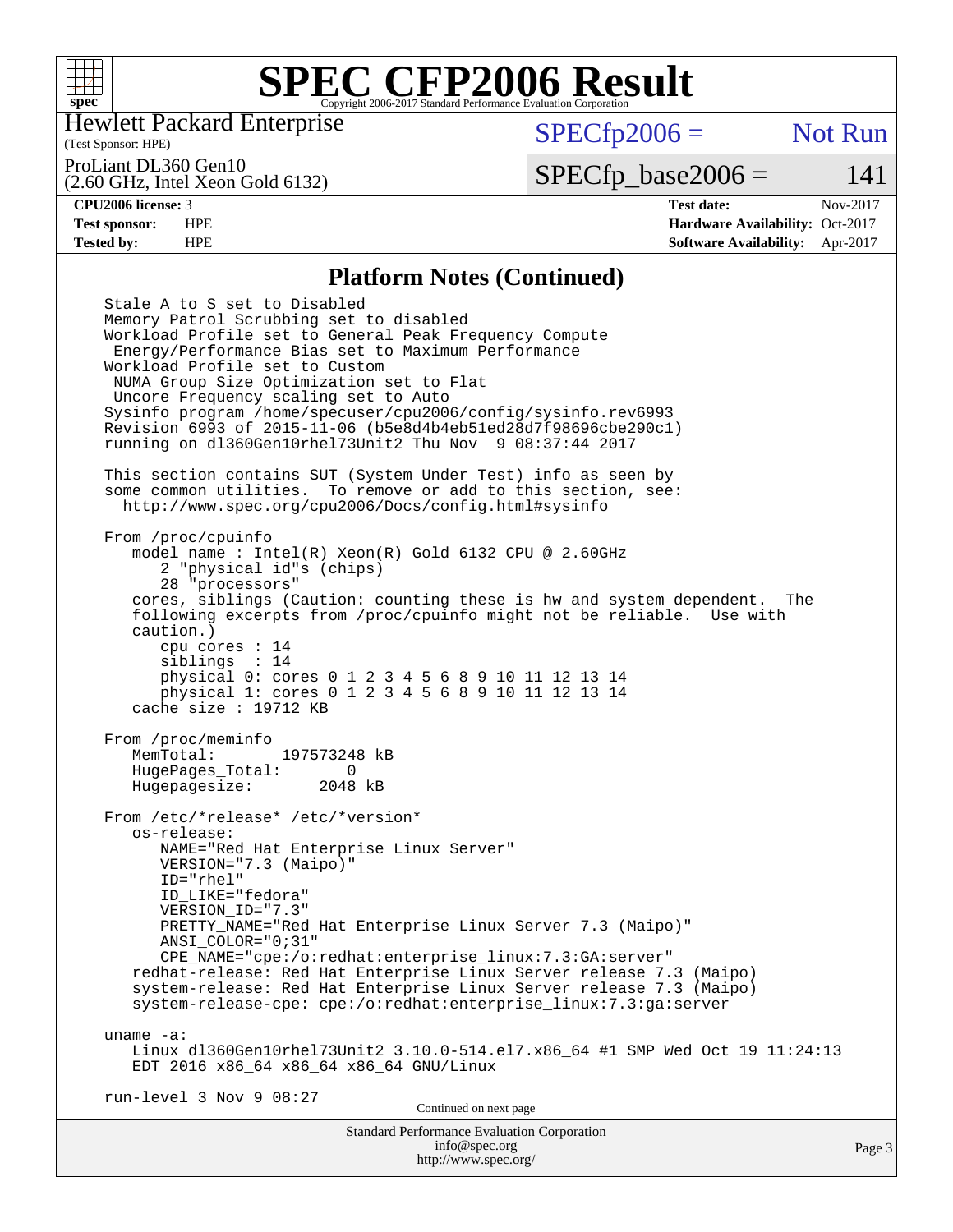

Hewlett Packard Enterprise

### $SPECfp2006 =$  Not Run

ProLiant DL360 Gen10

(2.60 GHz, Intel Xeon Gold 6132)

 $SPECTp\_base2006 = 141$ 

(Test Sponsor: HPE)

**[CPU2006 license:](http://www.spec.org/auto/cpu2006/Docs/result-fields.html#CPU2006license)** 3 **[Test date:](http://www.spec.org/auto/cpu2006/Docs/result-fields.html#Testdate)** Nov-2017 **[Test sponsor:](http://www.spec.org/auto/cpu2006/Docs/result-fields.html#Testsponsor)** HPE **[Hardware Availability:](http://www.spec.org/auto/cpu2006/Docs/result-fields.html#HardwareAvailability)** Oct-2017 **[Tested by:](http://www.spec.org/auto/cpu2006/Docs/result-fields.html#Testedby)** HPE **[Software Availability:](http://www.spec.org/auto/cpu2006/Docs/result-fields.html#SoftwareAvailability)** Apr-2017

### **[Platform Notes \(Continued\)](http://www.spec.org/auto/cpu2006/Docs/result-fields.html#PlatformNotes)**

 SPEC is set to: /home/specuser/cpu2006 Filesystem Type Size Used Avail Use% Mounted on<br>/dev/mapper/rhel-home xfs 392G 36G 357G 10% /home /dev/mapper/rhel-home xfs 392G Additional information from dmidecode:

 Warning: Use caution when you interpret this section. The 'dmidecode' program reads system data which is "intended to allow hardware to be accurately determined", but the intent may not be met, as there are frequent changes to hardware, firmware, and the "DMTF SMBIOS" standard.

 BIOS HPE U32 09/29/2017 Memory: 24x UNKNOWN NOT AVAILABLE 8 GB 2 rank 2666 MHz

 (End of data from sysinfo program) Regarding the sysinfo display about the memory installed, the correct amount of memory is 192 GB and the dmidecode description should have one line reading as: 24x UNKNOWN NOT AVAILABLE 8 GB 2 rank 2666 MHz

### **[General Notes](http://www.spec.org/auto/cpu2006/Docs/result-fields.html#GeneralNotes)**

Environment variables set by runspec before the start of the run: KMP\_AFFINITY = "granularity=core,compact" LD\_LIBRARY\_PATH = "/home/specuser/cpu2006/lib/ia32:/home/specuser/cpu2006/lib/intel64:/home/specuser/cpu2006/sh10.2" OMP NUM THREADS = "28"

 Binaries compiled on a system with 1x Intel Core i7-4790 CPU + 32GB RAM memory using Redhat Enterprise Linux 7.2

## **[Base Compiler Invocation](http://www.spec.org/auto/cpu2006/Docs/result-fields.html#BaseCompilerInvocation)**

[C benchmarks](http://www.spec.org/auto/cpu2006/Docs/result-fields.html#Cbenchmarks):  $\text{icc}$   $-\text{m64}$ 

[C++ benchmarks:](http://www.spec.org/auto/cpu2006/Docs/result-fields.html#CXXbenchmarks) [icpc -m64](http://www.spec.org/cpu2006/results/res2017q4/cpu2006-20171114-50676.flags.html#user_CXXbase_intel_icpc_64bit_fc66a5337ce925472a5c54ad6a0de310)

[Fortran benchmarks](http://www.spec.org/auto/cpu2006/Docs/result-fields.html#Fortranbenchmarks): [ifort -m64](http://www.spec.org/cpu2006/results/res2017q4/cpu2006-20171114-50676.flags.html#user_FCbase_intel_ifort_64bit_ee9d0fb25645d0210d97eb0527dcc06e)

[Benchmarks using both Fortran and C](http://www.spec.org/auto/cpu2006/Docs/result-fields.html#BenchmarksusingbothFortranandC): [icc -m64](http://www.spec.org/cpu2006/results/res2017q4/cpu2006-20171114-50676.flags.html#user_CC_FCbase_intel_icc_64bit_bda6cc9af1fdbb0edc3795bac97ada53) [ifort -m64](http://www.spec.org/cpu2006/results/res2017q4/cpu2006-20171114-50676.flags.html#user_CC_FCbase_intel_ifort_64bit_ee9d0fb25645d0210d97eb0527dcc06e)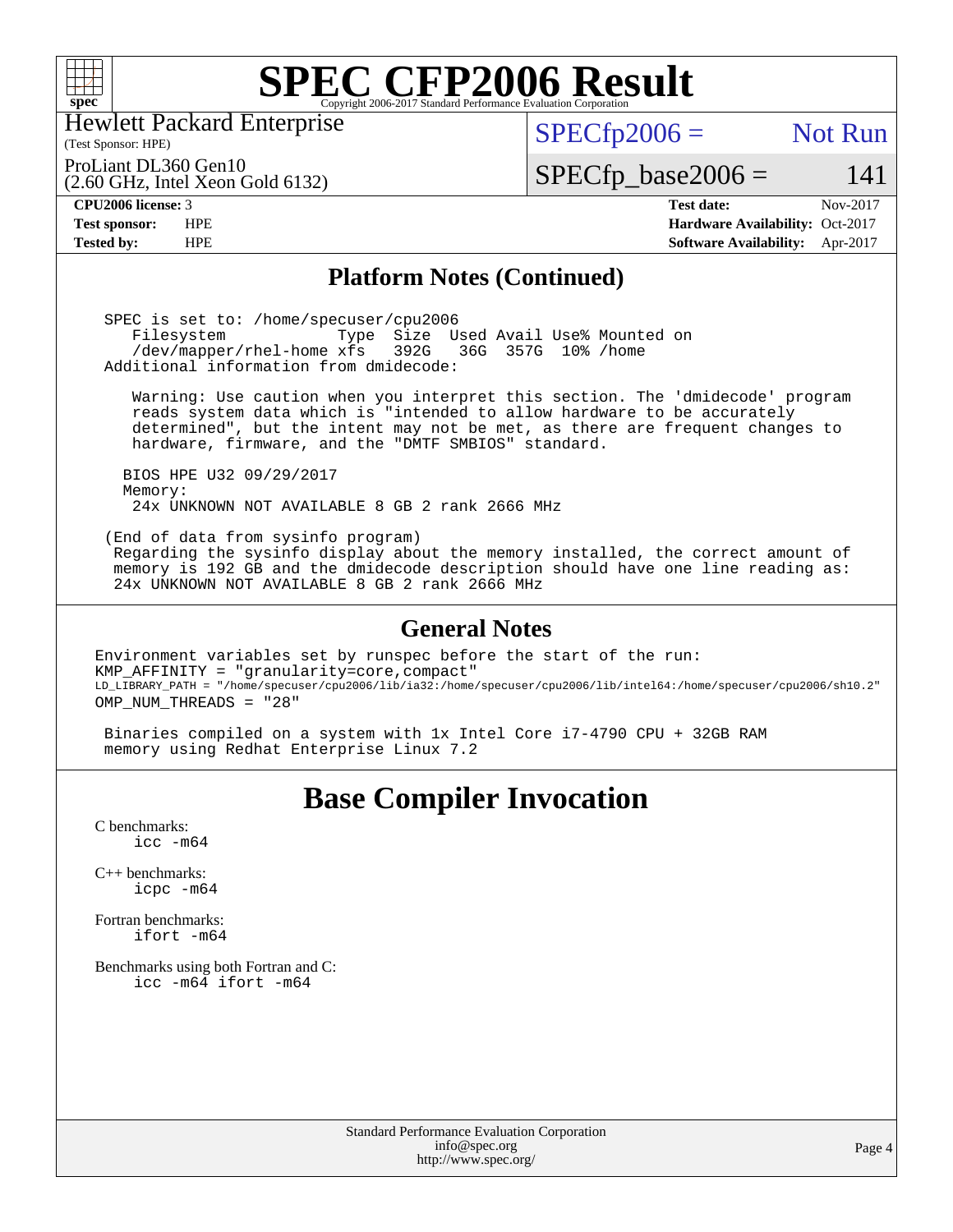

Hewlett Packard Enterprise

(Test Sponsor: HPE)

ProLiant DL360 Gen10

(2.60 GHz, Intel Xeon Gold 6132)

 $SPECTp2006 =$  Not Run

 $SPECfp\_base2006 = 141$ 

**[CPU2006 license:](http://www.spec.org/auto/cpu2006/Docs/result-fields.html#CPU2006license)** 3 **[Test date:](http://www.spec.org/auto/cpu2006/Docs/result-fields.html#Testdate)** Nov-2017 **[Test sponsor:](http://www.spec.org/auto/cpu2006/Docs/result-fields.html#Testsponsor)** HPE **[Hardware Availability:](http://www.spec.org/auto/cpu2006/Docs/result-fields.html#HardwareAvailability)** Oct-2017 **[Tested by:](http://www.spec.org/auto/cpu2006/Docs/result-fields.html#Testedby)** HPE **[Software Availability:](http://www.spec.org/auto/cpu2006/Docs/result-fields.html#SoftwareAvailability)** Apr-2017

# **[Base Portability Flags](http://www.spec.org/auto/cpu2006/Docs/result-fields.html#BasePortabilityFlags)**

| 410.bwaves: -DSPEC CPU LP64<br>416.gamess: -DSPEC_CPU_LP64     |
|----------------------------------------------------------------|
| 433.milc: -DSPEC CPU LP64<br>434.zeusmp: -DSPEC_CPU_LP64       |
| 435.gromacs: -DSPEC_CPU_LP64 -nofor_main                       |
| 436.cactusADM: -DSPEC_CPU_LP64 -nofor main                     |
| 437.leslie3d: -DSPEC CPU LP64                                  |
| 444.namd: -DSPEC CPU LP64                                      |
| 447.dealII: -DSPEC CPU LP64                                    |
| 450.soplex: -DSPEC CPU LP64                                    |
| 453.povray: -DSPEC_CPU_LP64                                    |
| 454.calculix: - DSPEC CPU LP64 - nofor main                    |
| 459. GemsFDTD: - DSPEC CPU LP64                                |
| 465.tonto: - DSPEC_CPU LP64                                    |
| 470.1bm: - DSPEC CPU LP64                                      |
| 481.wrf: -DSPEC CPU_LP64 -DSPEC_CPU_CASE_FLAG -DSPEC_CPU_LINUX |
| 482.sphinx3: -DSPEC_CPU_LP64                                   |
|                                                                |

# **[Base Optimization Flags](http://www.spec.org/auto/cpu2006/Docs/result-fields.html#BaseOptimizationFlags)**

[C benchmarks](http://www.spec.org/auto/cpu2006/Docs/result-fields.html#Cbenchmarks):

[-xCORE-AVX2](http://www.spec.org/cpu2006/results/res2017q4/cpu2006-20171114-50676.flags.html#user_CCbase_f-xCORE-AVX2) [-ipo](http://www.spec.org/cpu2006/results/res2017q4/cpu2006-20171114-50676.flags.html#user_CCbase_f-ipo) [-O3](http://www.spec.org/cpu2006/results/res2017q4/cpu2006-20171114-50676.flags.html#user_CCbase_f-O3) [-no-prec-div](http://www.spec.org/cpu2006/results/res2017q4/cpu2006-20171114-50676.flags.html#user_CCbase_f-no-prec-div) [-parallel](http://www.spec.org/cpu2006/results/res2017q4/cpu2006-20171114-50676.flags.html#user_CCbase_f-parallel) [-qopt-prefetch](http://www.spec.org/cpu2006/results/res2017q4/cpu2006-20171114-50676.flags.html#user_CCbase_f-qopt-prefetch)

[C++ benchmarks:](http://www.spec.org/auto/cpu2006/Docs/result-fields.html#CXXbenchmarks)

[-xCORE-AVX2](http://www.spec.org/cpu2006/results/res2017q4/cpu2006-20171114-50676.flags.html#user_CXXbase_f-xCORE-AVX2) [-ipo](http://www.spec.org/cpu2006/results/res2017q4/cpu2006-20171114-50676.flags.html#user_CXXbase_f-ipo) [-O3](http://www.spec.org/cpu2006/results/res2017q4/cpu2006-20171114-50676.flags.html#user_CXXbase_f-O3) [-no-prec-div](http://www.spec.org/cpu2006/results/res2017q4/cpu2006-20171114-50676.flags.html#user_CXXbase_f-no-prec-div) [-qopt-prefetch](http://www.spec.org/cpu2006/results/res2017q4/cpu2006-20171114-50676.flags.html#user_CXXbase_f-qopt-prefetch)

[Fortran benchmarks](http://www.spec.org/auto/cpu2006/Docs/result-fields.html#Fortranbenchmarks): [-xCORE-AVX2](http://www.spec.org/cpu2006/results/res2017q4/cpu2006-20171114-50676.flags.html#user_FCbase_f-xCORE-AVX2) [-ipo](http://www.spec.org/cpu2006/results/res2017q4/cpu2006-20171114-50676.flags.html#user_FCbase_f-ipo) [-O3](http://www.spec.org/cpu2006/results/res2017q4/cpu2006-20171114-50676.flags.html#user_FCbase_f-O3) [-no-prec-div](http://www.spec.org/cpu2006/results/res2017q4/cpu2006-20171114-50676.flags.html#user_FCbase_f-no-prec-div) [-parallel](http://www.spec.org/cpu2006/results/res2017q4/cpu2006-20171114-50676.flags.html#user_FCbase_f-parallel) [-qopt-prefetch](http://www.spec.org/cpu2006/results/res2017q4/cpu2006-20171114-50676.flags.html#user_FCbase_f-qopt-prefetch)

[Benchmarks using both Fortran and C](http://www.spec.org/auto/cpu2006/Docs/result-fields.html#BenchmarksusingbothFortranandC): [-xCORE-AVX2](http://www.spec.org/cpu2006/results/res2017q4/cpu2006-20171114-50676.flags.html#user_CC_FCbase_f-xCORE-AVX2) [-ipo](http://www.spec.org/cpu2006/results/res2017q4/cpu2006-20171114-50676.flags.html#user_CC_FCbase_f-ipo) [-O3](http://www.spec.org/cpu2006/results/res2017q4/cpu2006-20171114-50676.flags.html#user_CC_FCbase_f-O3) [-no-prec-div](http://www.spec.org/cpu2006/results/res2017q4/cpu2006-20171114-50676.flags.html#user_CC_FCbase_f-no-prec-div) [-parallel](http://www.spec.org/cpu2006/results/res2017q4/cpu2006-20171114-50676.flags.html#user_CC_FCbase_f-parallel) [-qopt-prefetch](http://www.spec.org/cpu2006/results/res2017q4/cpu2006-20171114-50676.flags.html#user_CC_FCbase_f-qopt-prefetch)

The flags files that were used to format this result can be browsed at <http://www.spec.org/cpu2006/flags/Intel-ic17.0-official-linux64-revF.html> <http://www.spec.org/cpu2006/flags/HPE-Platform-Flags-Intel-V1.2-SKX-revF.html>

You can also download the XML flags sources by saving the following links: <http://www.spec.org/cpu2006/flags/Intel-ic17.0-official-linux64-revF.xml> <http://www.spec.org/cpu2006/flags/HPE-Platform-Flags-Intel-V1.2-SKX-revF.xml>

> Standard Performance Evaluation Corporation [info@spec.org](mailto:info@spec.org) <http://www.spec.org/>